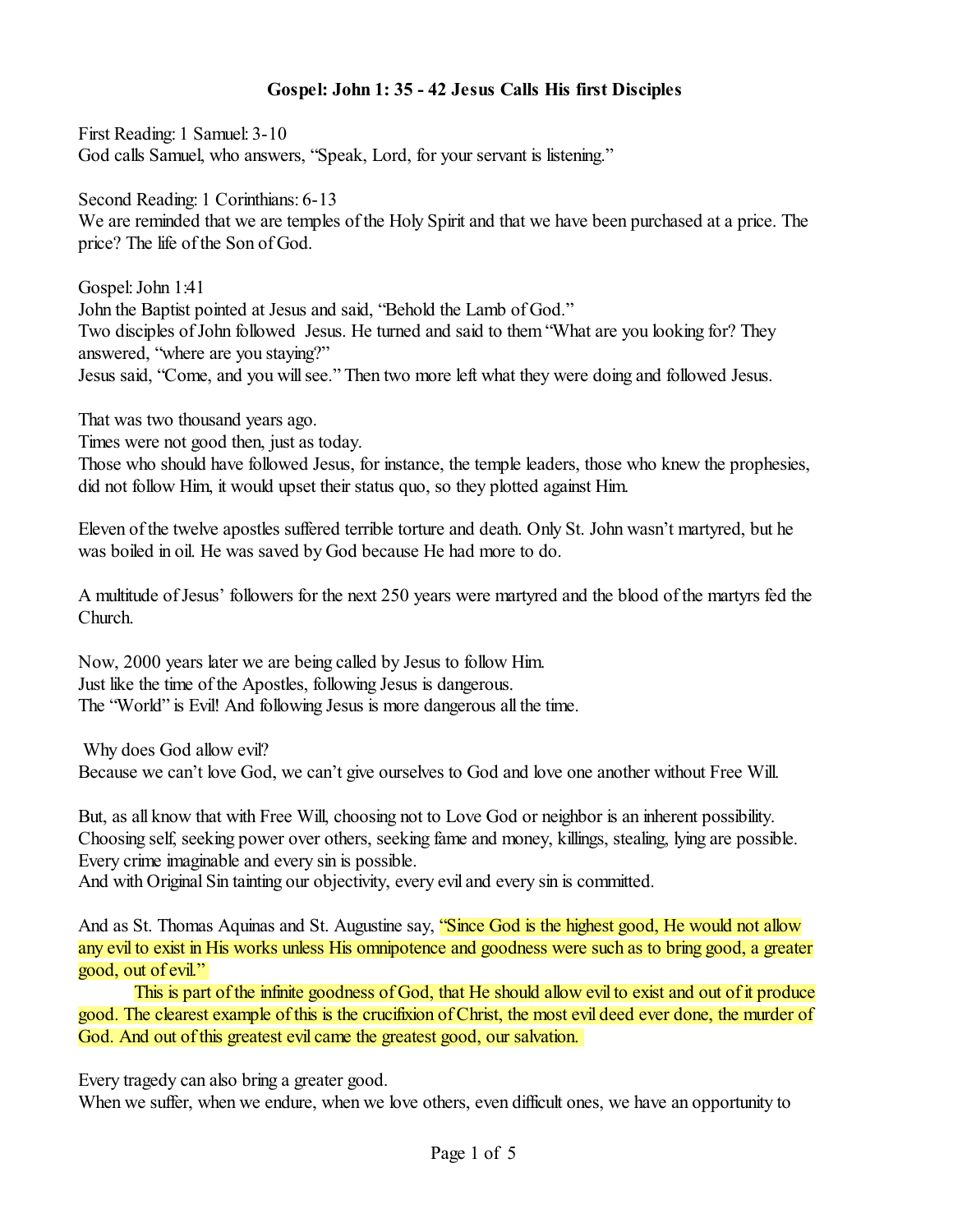love as God loves. Look at some of the Saints:

St. Maximillian Kolbe, St. Francis of Assisi, St. Therese the Little Flower; there are thousands whose sufferings brought a greater good. Look even among yourselves.

These days are difficult, we all know that, and they are getting more difficult. We see evil everywhere, and it appears set to win. Don't believe it; it will not win, but we will suffer.

Remember the words of Fr. Ratzinger in 1969: "The Church will be much smaller...

## [full text:]

*The future of the Church can and will issue from those whose roots are deep and who live from the pure fullness of their faith. It will not issue from those who accommodate themselves merely to the passing moment or from those who merely criticize others and assume that they themselves are infallible measuring rods; nor will it issue from those who take the easier road, who sidestep the passion of faith, declaring false and obsolete, tyrannous and legalistic, all that makes demands upon men, that hurts them and compels them to sacrifice themselves. To put this more positively: The future of the Church, once again as always, will be reshaped by saints, by men, that is, whose minds probe deeper than the slogans of the day, who see more than others see, because their lives embrace a wider reality. Unselfishness, which makes men free, is attained only through the patience of small daily acts of self-denial. By this daily passion, which alone reveals to a man in how many ways he is enslaved by his own ego, by this daily passion and by it alone, a man's eyes are slowly opened. He sees only to the extent that he has lived and suffered. If today we are scarcely able any longer to become aware of God, that is because we find it so easy to evade ourselves, to flee from the depths of our being by means of the narcotic of some pleasure or other. Thus our own interior depths remain closed to us. If it is true that a man can see only with his heart, then how blind we are!*

1. *"How does all this affect the problem we are examining? It means that the big talk of those who*

*prophesy a Church without God and without faith is all empty chatter. We have no need of a Church that celebrates the cult of action in political prayers. It is utterly superfluous. Therefore, it will destroy itself. What will remain is the Church of Jesus Christ, the Church that believes in the God who has become man and promises us life beyond death. The kind of priest who is no more than a social worker can be replaced by the psychotherapist and other specialists; but the priest who is no specialist, who does not stand on the [sidelines], watching the game, giving official advice, but in the name of God places himself at the disposal of man, who is beside them in their sorrows, in their joys, in their hope and in their fear, such a priest will certainly be needed in the future.*

*"Let us go a step farther. From the crisis of today the Church of tomorrow will emerge — a*

*Church that has lost much. She will become small and will have to start afresh more or less from the beginning. She will no longer be able to inhabit many of the edifices she built in prosperity. As the number of her adherents diminishes, so it will lose many of her social privileges. In contrast to an earlier age, it will be seen much more as a voluntary society, entered only by free decision. As a small society, it will make much bigger demands on the initiative of her individual members. Undoubtedly it will discover new forms of ministry and will ordain to the priesthood approved Christians who pursue some profession. In many smaller congregations or in self-contained social groups, pastoral care will normally be provided in this fashion. Along-side this, the full-time ministry of the priesthood will be indispensable as formerly. But in all of the changes at which one*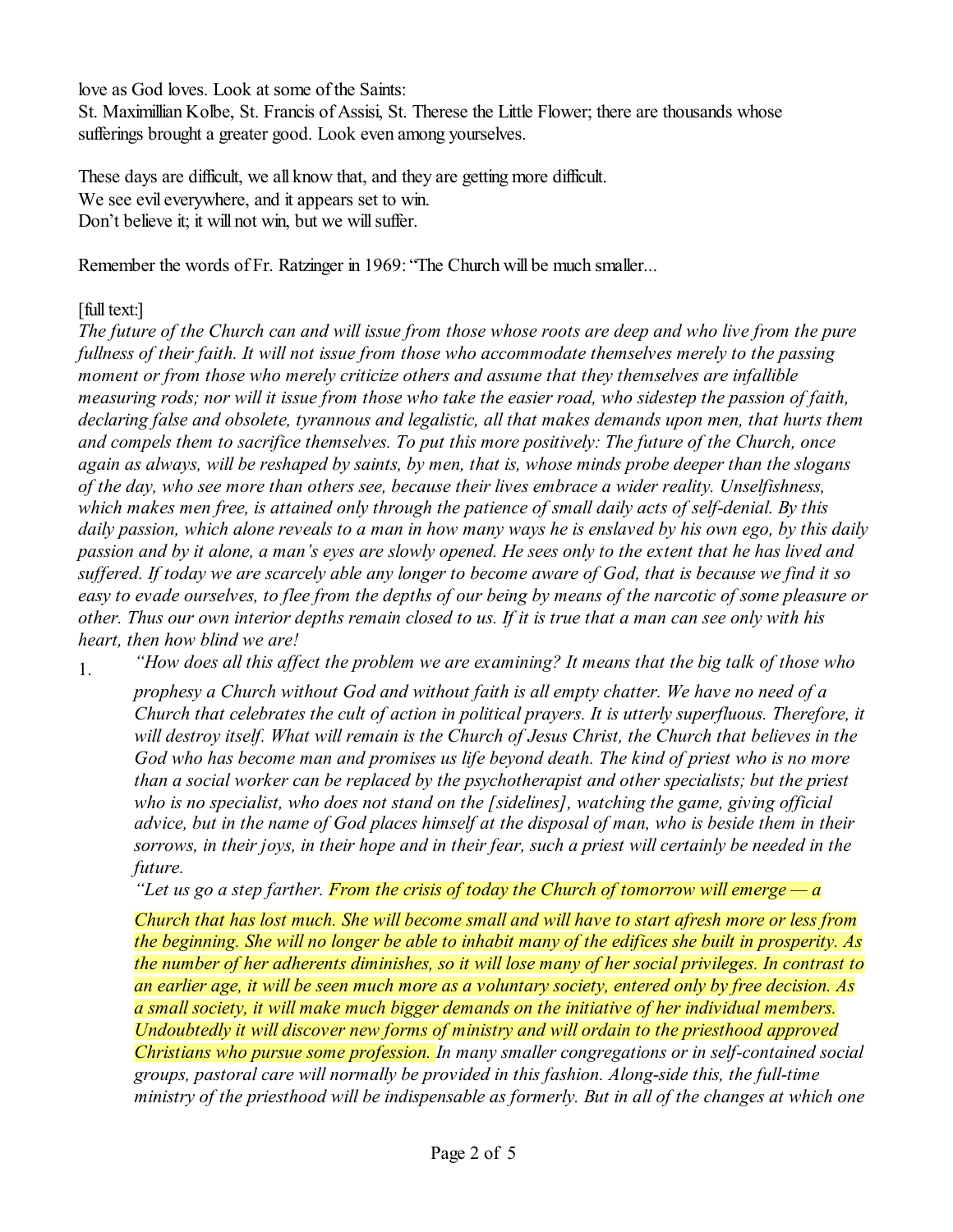*might guess, the Church will find her essence afresh and with full conviction in that which was always at her center: faith in the triune God, in Jesus Christ, the Son of God made man, in the presence of the Spirit until the end of the world. In faith and prayer she will again recognize the sacraments as the worship of God and not as a subject for liturgical scholarship. "The Church will be a more spiritual Church, not presuming upon a political mandate, flirting as*

*little with the Left as with the Right. It will be hard going for the Church, for the process of crystallization and clarification will cost her much valuable energy. It will make her poor and cause her to become the Church of the meek. The process will be all the more arduous, for sectarian narrow-mindedness as well as pompous self-will will have to be shed. One may predict that all of this will take time. The process will be long and wearisome as was the road from the false progressivism on the eve of the French Revolution — when a bishop might be thought smart if he made fun of dogmas and even insinuated that the existence of God was by no means certain —* to the renewal of the nineteenth century. But when the trial of this sifting is past, a great power will flow from a more spiritualized and simplified Church. Men in a totally planned world will find themselves unspeakably lonely. If they have completely lost sight of God, they will feel the whole horror of their poverty. Then they will discover the little flock of believers as something wholly new. They will discover it as a hope that is meant for them, an answer for which they have always been searching in secret.

*"And so it seems certain to me that the Church is facing very hard times. The real crisis has scarcely begun. We will have to count on terrific upheavals. But I am equally certain about what will remain at the end: not the Church of the political cult, which is dead already, but the Church of faith. It may well no longer be the dominant social power to the extent that she was until recently; but it will enjoy a fresh blossoming and be seen as man's home, where he will find life and hope beyond death.*

Remember the words of Cardinal Karol Wotjtyla, now St. Pope John Paul II. (In an address given during that 1976 Eucharistic Congress in Philadelphia for the bicentennial celebration of the signing of the Declaration of Independence), Cardinal Karol Wojtyla spoke some words which I believe were prophetic "We are now standing in the face of the greatest historical confrontation humanity has ever gone through. I do not think that wide circles of the American society or wide circle of the Christian community realized this fully. We are now facing the final confrotation between the Church and the anti-Church, ofthe Gospel versus the anti-Gospel. This confrontation lies within the plans of Divine Providence. ...

## A Prophecy by St. Pope Paul VI - 1975

"Because I love you, I want to show you what I am doing in the world today. I want to prepare you for what is to come. Days of darkness are coming on the world, days of tribulation…. Buildings that are now standing will not be standing. Supports that are there for my people now will not be there. I want you to be prepared, my people, to know only me and to cleave to me and to have me in a way deeper than ever before. I will lead you into the desert … I will strip you of everything that you are depending on now, so you depend just on me. A time of darkness is coming on the world, but a time of glory is coming for my church, a time of glory is coming for my people. I will pour out on you all the gifts of my spirit. I will prepare you for spiritual combat; I will prepare you for a time of evangelism that the world has never seen.... And when you have nothing but me, you will have everything: land, fields, homes, and brothers and sisters and love and joy and peace more than ever before. Be ready my people, I want to prepare you."

St. Pope Paul VI said again in 1976: "I speak to you of the dawn of a "new age" for my church. I speak to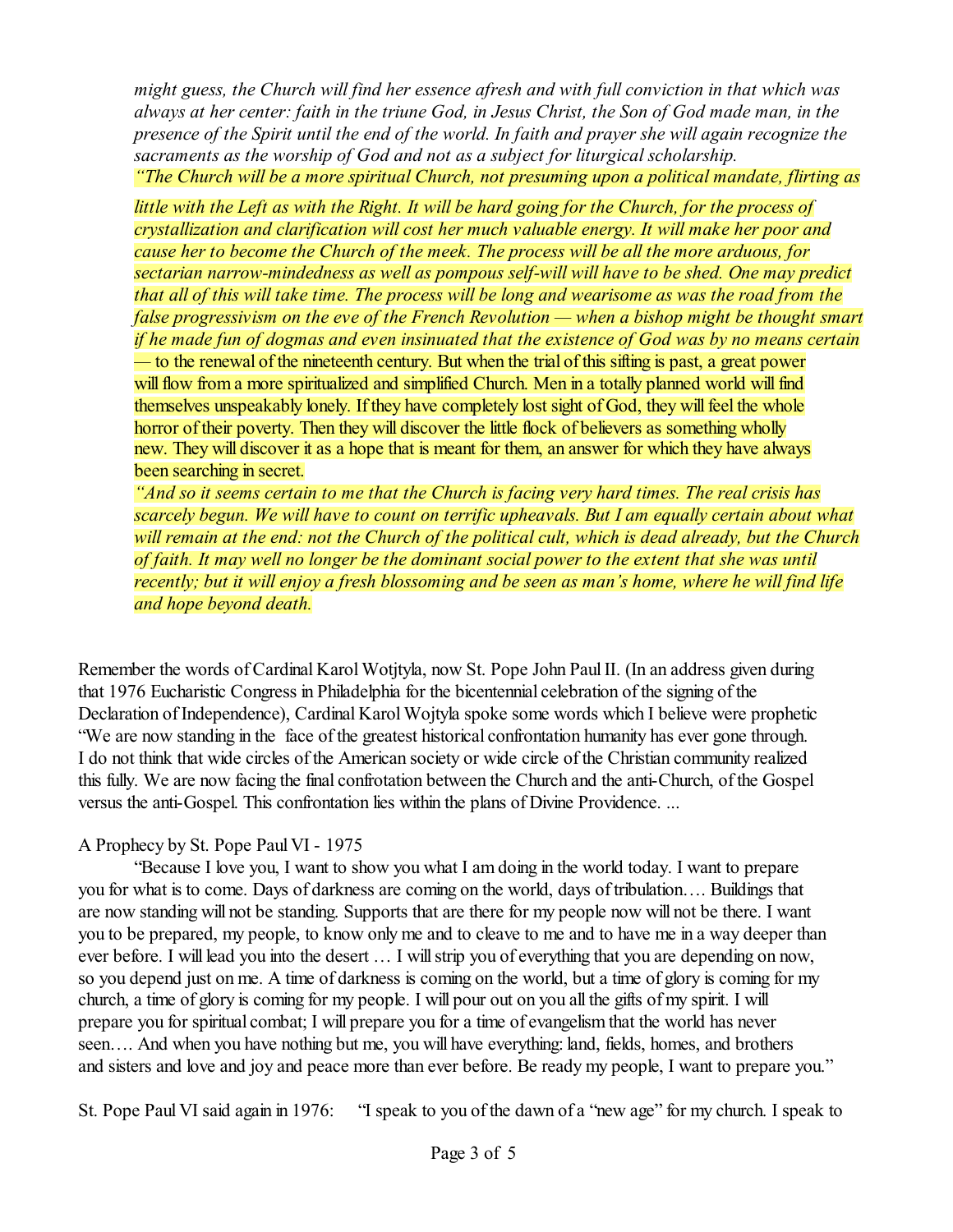you of a day that has not been seen before…. Prepare yourselves for the action that I begin now, because things that you see around you will change; the combat that you must enter now is different; it is new. You need wisdom from me that you do not yet have. You need the power of my Holy Spirit in a way that you have not possessed it; you need an understanding of my will and of the ways that I work that you do not yet have.

Open your eyes, open your hearts to prepare yourselves for me and for the day that I have now begun. My church will be different; my people will be different; difficulties and trials will come upon you. The comfort that you know now will be far from you, but the comfort that you will have is the comfort of my Holy Spirit. They will send for you, to take your life, but I will support you. Come to me. Band yourselves together, around me. Prepare, for I proclaim a new day, a day of victory and of triumph for your God. Behold, it is begun.

## 1975: Fr. Michael Scanlan, T.O.R. President of St. Francis University. Steubenville, Ohio

Son of man, do you see that city going bankrupt? Are you willing to see all your cities going bankrupt? Are you willing to see the bankruptcy of the whole economic system you rely on now so that all money is worthless and cannot support you? Son of man, do you see the crime and lawlessness in your city streets, and towns, and institutions? Are you willing to see no law, no order, no protection for you except that which I myself will give you? Son of man, do you see the country which you love and which you are now celebrating—a country's history that you look back on with nostalgia? Are you willing to see no country—no country to call your own except those I give you as my body? Will you let me bring you life in my body and only there? Son of man, do you see those churches which you can go to so easily now? Are you ready to see them with bars across their doors, with doors nailed shut? Are you ready to base your life only on me and not on any particular structure? Are you ready to depend only on me and not on all the institutions of schools and parishes that you are working so hard to foster? Son of man, I call you to be ready for that. That is what I amtelling you about. The structures are falling and changing—it is not for you to know the details now—but do not rely on them as you have been. I want you to make a deeper commitment to one another. I want you to trust one another, to build an interdependence that is based on my Spirit. It is an interdependence that is no luxury. It is absolute necessity for those who will base their lives on me and not the structures from a pagan world. I have spoken and it will take place. My word will go forth to my people. They may hear and they may not—and I willrespond accordingly—but this is my word. Look about you son of man. When you see it all shut down, when you see everything removed which has been taken for granted, and when you are prepared to live without these things, then you will know what I am making ready.

Several years later, in 1980, Fr. Scanlan prophesied again:

The Lord God says: "Hear my word. The time that has been marked by my blessings and gifts is being replaced now by the period to be marked by my judgment and purification. What I have not accomplished by blessings and gifts, I will accomplish by judgment and purification. My people, my church is desperately in need of this judgment. They have continued in an adulterous relationship with the spirit of the world. They are not only infected with sin, but they teach sin, pamper sin, embrace sin, dismiss sin…. Leadership unable to handle it … fragmentation, confusion throughout the ranks … Satan goes where he will and infects who he will. He has free access throughout my people and I will not stand for this.

My people specially blessed in this renewal are more under the spirit of the world than they are under the Spirit of my baptism. They are more determined with fear for what others will think ofthem, fears of failure and rejection in the world, loss of respect by neighbors and superiors and those around them, than they are determined by fear of me and fear of infidelity to my word. Therefore your situation is very, very weak. Your power is so limited. You cannot be considered at this point in the center of the